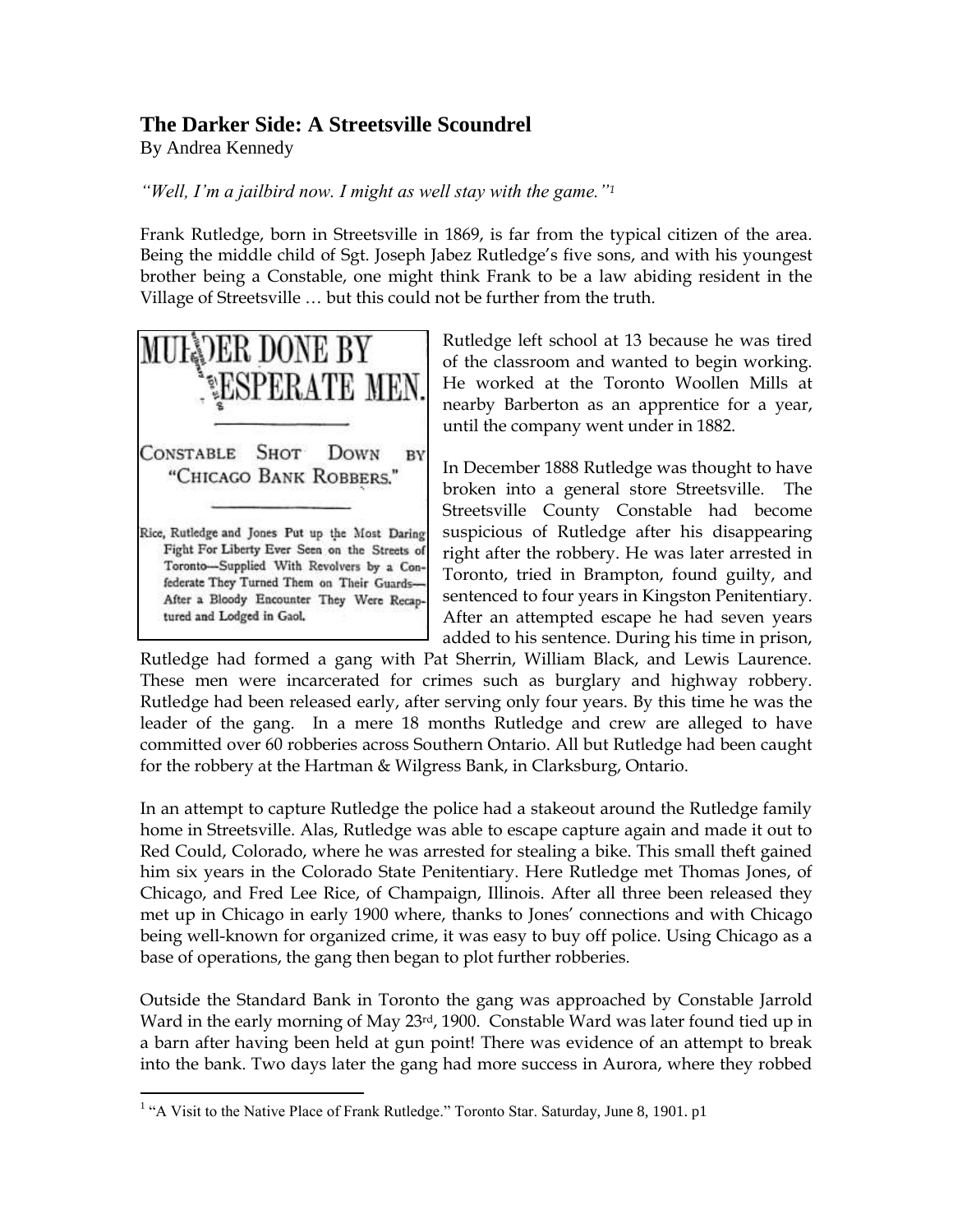the post office as well as J. L. Ross Bank. Their getaway vehicle: a stolen horse and rig from a Toronto hotel. Some of the gang's things were found by the police at one of Frank's brother's houses in Streetsville. Among these things was a train schedule for a train heading to Chicago. The police in Chicago were informed and by June 1<sup>st</sup> the three men were arrested. After ten months of delays, they were extradited to Canada to face charges. The trial did not begin until the following spring, in May of 1901. By this time the press had begun calling the three The Chicago Gang.

Leaving the Court House at 6:15pm on Tuesday June 4, 1901, newspapers record that "all hell broke loose". The three men were handcuffed together in a row in the back of the police carriage with Constable William Boyd and Constable Walter Stewart. They were on Gerrard Street when two guns, which were in a hat wrapped in paper, were tossed into the cab of the police carriage. Rutledge and Rice, who both had a free hand, got a hold of the guns. Constable Stewart grabbed Rutledge, while Constable Boyd lunged after Rice. Rice, on the prompt of Rutledge, shot Constable Boyd. A second shot struck Boyd in the head. The two then pointed their weapons at Constable Stewart who, fearing for his life, immediately surrendered and let the three out of the carriage.

The gang, still attached by handcuffs, ran towards a stopped streetcar near Sword Street. Stewart followed and opened fire. He managed to hit



Jones in the right arm and the groin. Every time Rice had moved it wrenched Jones' wounded arm. Dragging Jones along, the gang jumped onto streetcar Number 486. They began wrestling with the motorman, Joseph Black, for the keys. Constable Stewart, Constable Lynman Bogart (who had been driving the police carriage), and Don Jail guards Dick Dodds and James Spanton, caught up and began to beat Rice and Rutledge until they were disarmed. The two guards were from the jail which was not even a kilometre away and had come when they heard the commotion. The streetcar then carried on the short distance to drop everyone off at the jail.

The bones in Jones' arm had shattered all the way along to his elbow. By the time the ordeal was over he was faint with blood loss. Jones was moved to Toronto General Hospital, which then was still at the Simcoe and King Street location, the next morning. By the afternoon Dr. Bingham had amputated his arm at the elbow. The operation was a success but overnight Rice had gone unconscious and died by Thursday morning at 8:10am. Rice had been suffering from consumption, today commonly known as TB, which is believed to be why he did not survive long after the surgery.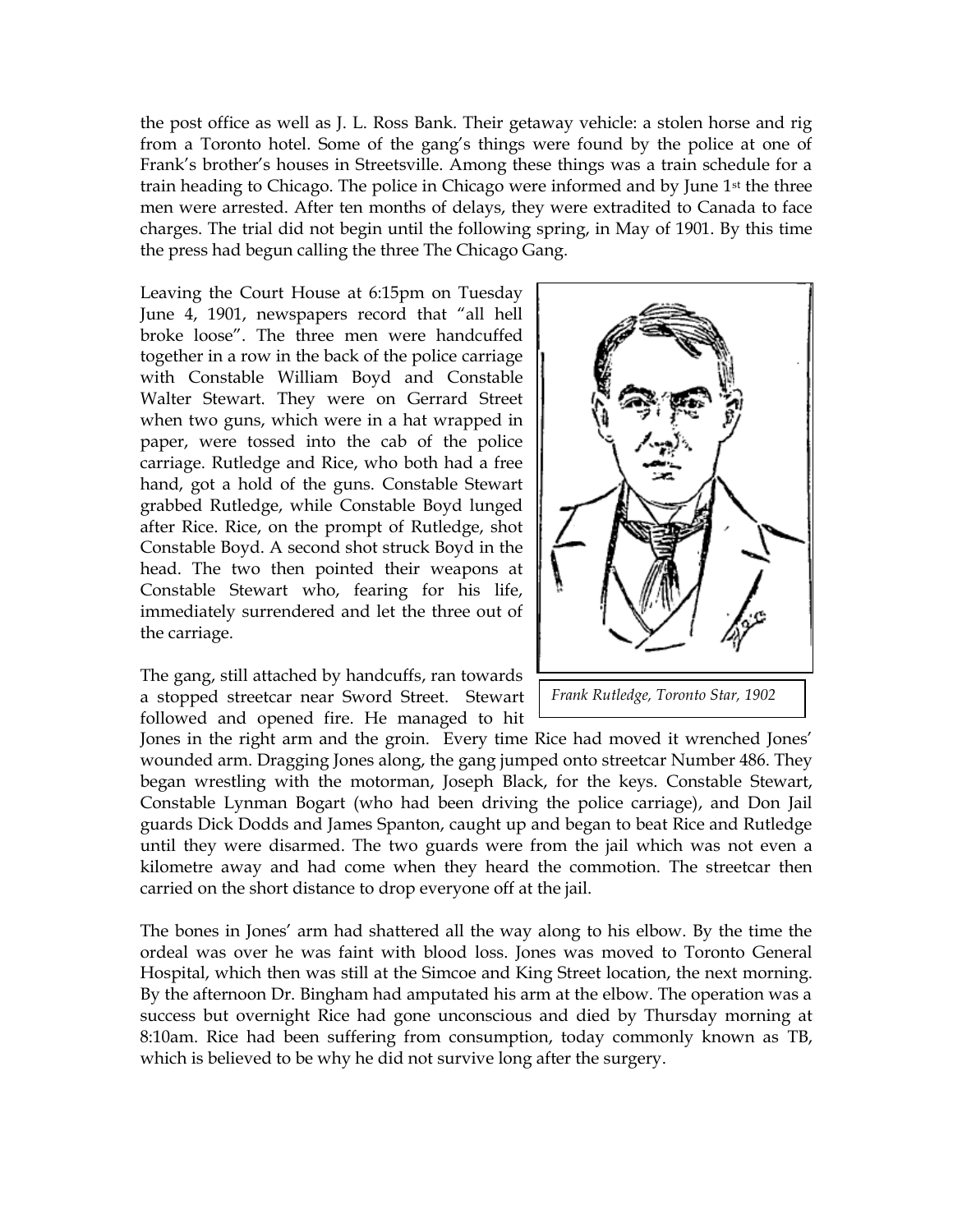On the morning of Wednesday June 6, Rutledge met with his lawyer, T. C. Robinette. In this meeting Rutledge gave the lawyer his personal jewellery along with written instructions for who they were to be given to.

On Thursday June 7, 1901 Rutledge and Rice were sentenced by Judge Macdougall to 21 years for robbery and arraigned for the murder of Constable Boyd. The hearing for the



murder was postponed until the following week. The courts were concerned about friends of Rice and Rutledge getting rid of the only witness to Boyd's murder, Constable Stewart. The courts were looking to get Stewart's evidence in as soon as possible, which was why the arraignment was done on this day. Rutledge was shocked at the charge against him for murder, thinking he would have escaped it based on Stewart's witnessing of Rice firing the gun. His face was pale, and he pleaded not guilty. Rice did not enter a plea.

On June 7 Rutledge was heading to dinner with the other inmates. Suddenly he broke

away from the line and ran up to the second storey corridor. He leaped over the railing and fell 30 feet to the ground below, fracturing his skull. Although he did not die instantly, he never regained consciousness. Rutledge died not long after, at approximately 4:30pm on June 7, 1901. Dr. Richardson was the attending physician.

At 32 years of age Frank Rutledge was laid to rest at Trinity Anglican Church Cemetery in Streetsville beside his mother and brother. The ceremony was officiated by Reverend J. Hughes-Jones.

Rice was convicted of murder in October of 1901 and was sentenced to death. On July 18, 1902, he was hanged.

*Editor's Note: "The Darker Side" series will run in upcoming issues of the Heritage News, featuring some of the macabre and nefarious stories of people and events from Mississauga's historic past.* 

## **References:**

- Butts, Edward. "Chapeter 10: The Rutledge Gang" in *The Desperate Ones*.
- "Arrested at Red Cloud, Neb." *The Streetsville Review*. 4 July 1895. p 8
- "Rice the Man Who Shot Boyd." *Toronto Star*. 6 June 1905. p 2
- "Might try to kill Stewart." *Toronto Star*. 7 June 1905. p 1
- "A visit to the native place of Frank Rutledge." *Toronto Star*. 8 June 1901. p 1
- "Rutledge Suicides." *The Review – Herald*. 13 June 1901. p 1
- "A Native of Streetsville." *The Review – Herald*. 13 June 1901.